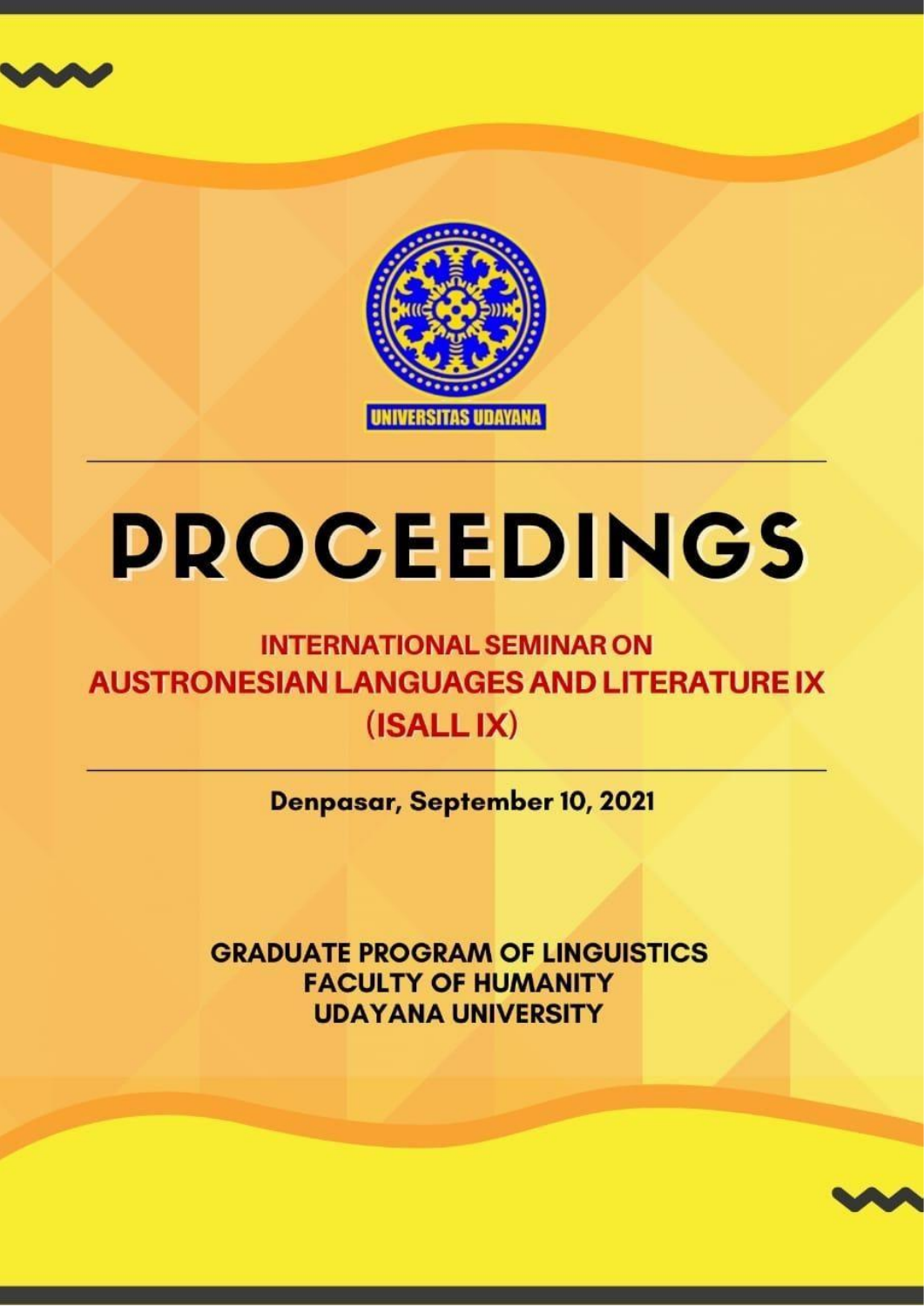# **PROCEEDINGS International Seminar on Austronesian Languages and Literature IX (ISALL IX)**

**"The study on Austronesian Languages and Literature from Microlinguistics and Macrolinguistics Perspective"**

Editor

Dr. Made Sri Satyawati, S.S., M.Hum. Prof. Dr. Ketut Artawa, M.A. Prof. Dr. I Nyoman Suparwa, M.Hum. Prof. Dr. Made Budiarsa, M.A. Ni Putu Luhur Wedayanti, S.S., M.Hum. Dewa Ayu Kadek Claria, S.S., M.Hum. Ni Putu Ayu Pujiyani, S.Pd, M.Pd. Silvia Damayanti, S.S., M.Hum.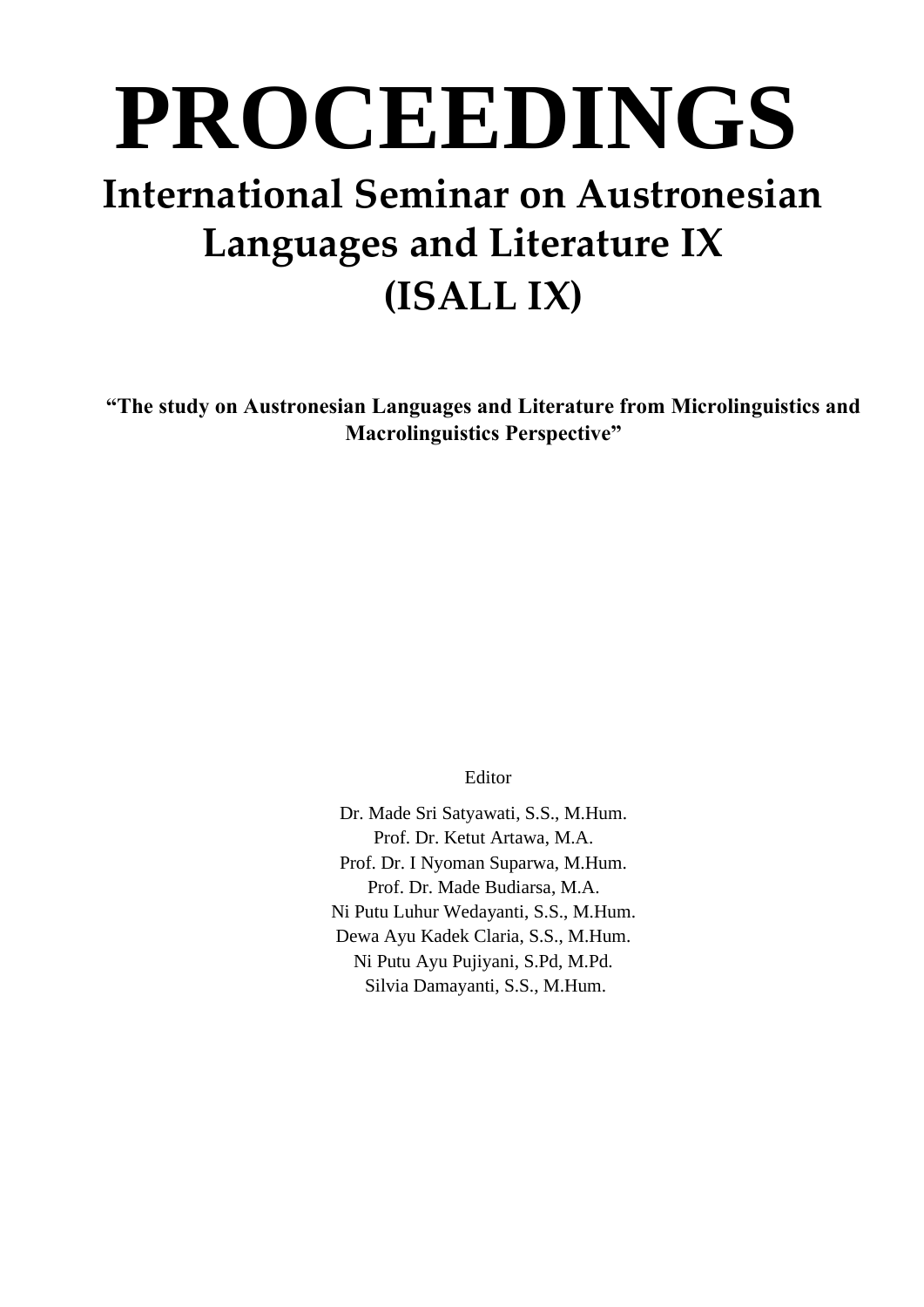International Seminar on Austronesian Languages and Literature IX, Friday, 10 September 2021

#### **PROCEEDINGS INTERNATIONAL SEMINAR ON AUSTRONESIAN LANGUAGES AND LITERATURE IX (ISALL IX)**

"The study on Austronesian Languages and Literature from Microlinguistics and Macrolinguistics Perspective"

#### **Editor:**

Dr. Made Sri Satyawati, S.S., M.Hum. Prof. Dr. Ketut Artawa, M.A Prof. Dr. I Nyoman Suparwa, M.Hum. Prof. Dr. Made Budiarsa, M.A. Ni Putu Luhur Wedayanti, S.S., M.Hum. Dewa Ayu Kadek Claria, S.S., M.Hum. Ni Putu Ayu Pujiyani, S.Pd, M.Pd. Silvia Damayanti, S.S., M.Hum.

#### **ISBN: 978-602-294-508-6**

#### **Edition : First Edition**

#### **Cover:**

Mirah Ayu Mahadewi A.A. Istri Manik Warmadewi, S.S., M.Hum. Putu Weddha Savitri, S.S., M.Hum.

#### **Layout and Typeset:**

Arafiq, S.Pd., M.Hum. Yohanes Paulus Florianus Erfiani, S.Pd, M.Pd. Ajeng Maghviroh Puspitaningrum, S.S. I Komang Juniarta Ni Wayan Meidariani, S.S., M.Hum. Komang Dian Puspita Candra, S.S., M.Hum. Ni Luh Putu Krisnawati, S.S., M.Hum.

#### **Publisher:**

Udayana University Press JL. PB Sudirman, Denpasar-Bali. Telp (0361) 255128 [unudpress@gmail.com](mailto:unudpress@gmail.com) [http://penerbit.unud.ac.id](http://penerbit.unud.ac.id/)

Copyright is protected by law. It is prohibited to quote or reproduce part or all of the contents of this book without written permission from the publisher.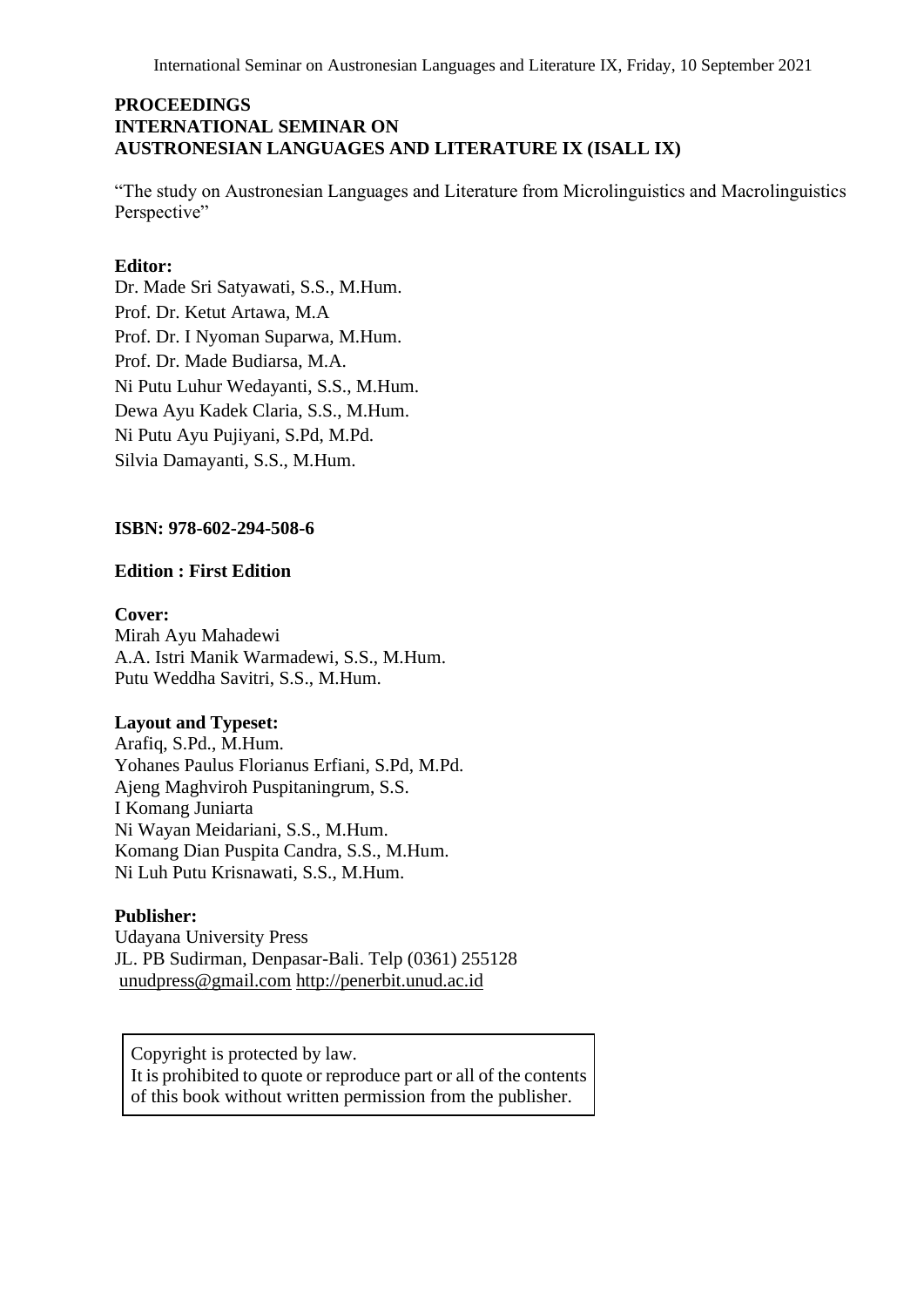#### **The committee of International seminar on Austronesian Languages and Literature IX**

| Protector                 | : Prof. Dr. dr. A.A. Raka Sudewi, Sp.S (K)                   |
|---------------------------|--------------------------------------------------------------|
|                           | (Rector of Udayana University)                               |
|                           | Prof. Dr. Ir. I Nyoman Gde Antara, M.Eng.                    |
|                           | (1st Vise Rector of Udayana University)                      |
| <b>Event Manager</b>      | : Dr. Made Sri Satyawati, S.S., M.Hum.                       |
|                           | (Dean of Faculty of Humanities Udayana University)           |
| Advisor                   | : Prof. Dr. Made Budiarsa, M.A.                              |
|                           | (Chairman of the Association of Local Languages Researchers) |
|                           | Prof. Dr. Ketut Artawa, M.A.                                 |
|                           | (Head of Linguistics Study Program, Doctoral Program)        |
|                           | Prof. Dr. I Nyoman Suparwa, M.Hum.                           |
|                           | (Head of Linguistics Study Program, Master Program)          |
| <b>Chief Committee</b>    | : Ni Putu Luhur Wedayanti, S.S., M.Hum.                      |
| Vice Committee            | : Dewa Ayu Kadek Claria, S.S., M.Hum.                        |
| Secretary                 | : Ni Putu Ayu Pujiyani, S.S., M.Pd.                          |
| Treasure                  | : Ni Wayan Ariyati, S.E.                                     |
| Reviewer                  | : Dr. Made Sri Satyawati, S.S., M.Hum.                       |
|                           | Prof. Dr. Ketut Artawa, M.A.                                 |
|                           | Prof. Dr. I Nyoman Suparwa, M.Hum.                           |
|                           | Prof. Dr. Made Budiarsa, M.A.                                |
|                           | Ni Putu Luhur Wedayanti, S.S., M.Hum.                        |
|                           | Dewa Ayu Kadek Claria, S.S., M.Hum.                          |
|                           | Ni Putu Ayu Pujiyani, S.S., M.Pd.                            |
|                           | Silvia Damayanti, S.S., M.Hum.                               |
| Editor                    | : Yohanes Paulus Florianus Erfiani, S.Pd., M.Pd.             |
|                           | Arafiq, S.Pd., M.Hum.                                        |
| <b>Steering Committee</b> | : Dr. Made Sri Satyawati, S.S., M.Hum.                       |
| Cover Design              | : Mirah Ayu Mahadewi                                         |
|                           | A.A. Istri Manik Warmadewi, S.S., M.Hum.                     |
|                           | Putu Weddha Savitri, S.S., M.Hum.                            |
| Layout                    | : Ni Wayan Meidariani, S.S., M.Hum.                          |
|                           | Komang Dian Puspita Candra, S.S., M.Hum.                     |
|                           | Ni Luh Putu Krisnawati, S.S., M.Hum.                         |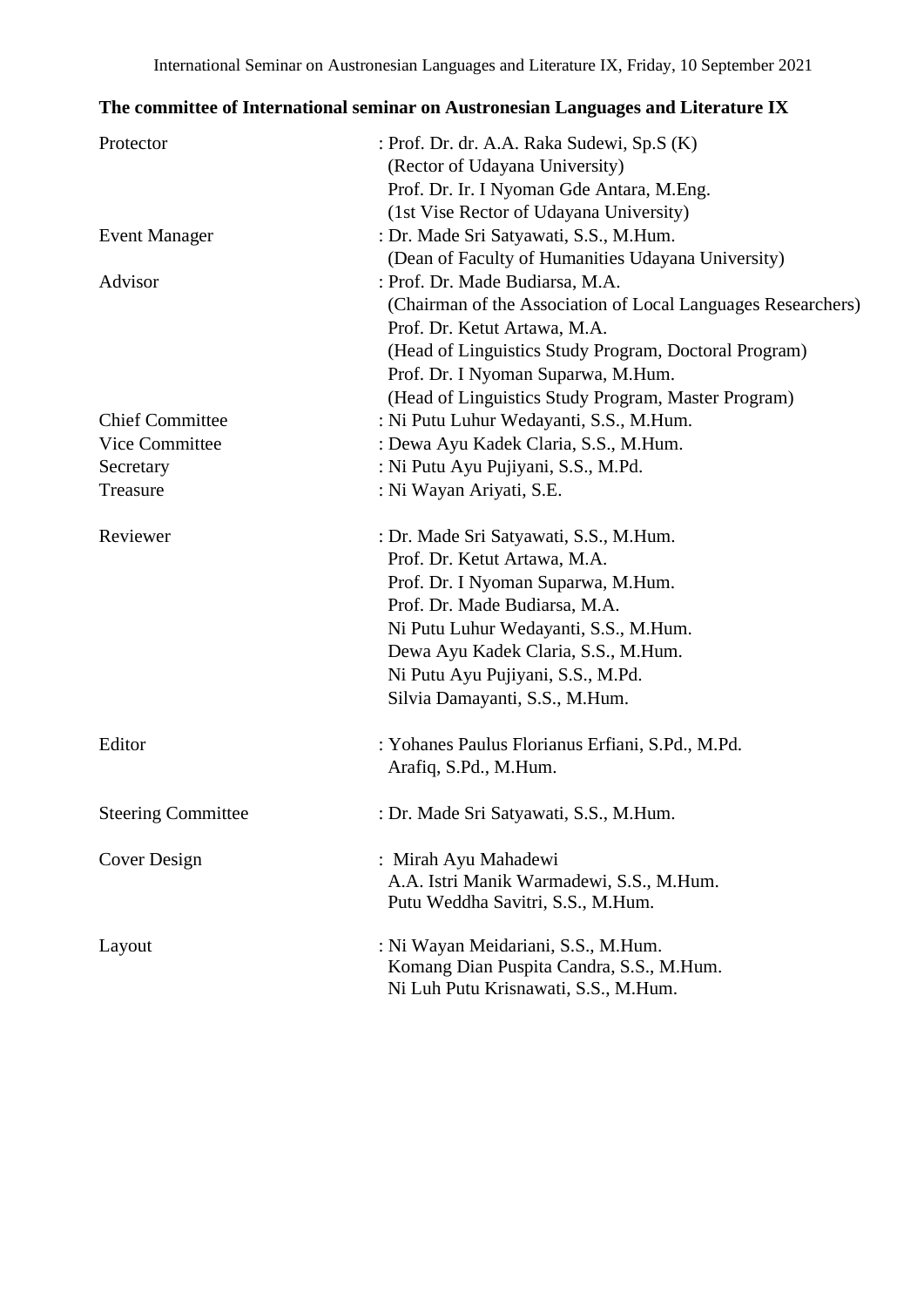# **INTRODUCTION**

#### <span id="page-4-0"></span>**Bali, September 10, 2021**

#### **To the presenters and participants of ISALL IX,**

It is a great pleasure and honor for us to organize the 9th International Seminar on Austronesian Languages and Literature (ISALL IX) this year. This seminar is held annually by the Doctoral Linguistics Program, Faculty of Humanities, Udayana University. On this occasion, the seminar is held virtually due to the COVID-19 upending the world globally. However, let us see the silver lining that this situation still brings us with hopes and opportunities in a different way.

ISALL IX has the main idea of being a forum for the development of scientific traditions between Austronesian and non-Austronesian languages, literary, cultural researchers to discuss, and expand the network of scientific knowledge horizons.

The theme of ISALL IX this year is "the Study of Austronesian Language and Literature in the Realm of Micro Linguistics, as well as Macro Linguistics." Scientists who are very prominent in their fields are invited to share their knowledge related to the theme of this seminar. We are very fortunate to invite Prof. Dr. Martin Haspelmath (Max Planck Institute for Evolutionary Anthropology) as our keynote speaker, and Dr. Made Sri Satyawati, S.S., M.Hum. (Udayana University), Prof. Asako Shiohara (Tokyo University of Foreign Studies), Ms. Qin Weifen (Hafei University of Technology China) as the invited speakers.

Finally, we would like to wish the academics, researchers, practitioners, and students who participate in this virtual seminar all the very best. We hope that all of us will be able to maximize the benefits of this seminar.

**Regards,**

**Committee**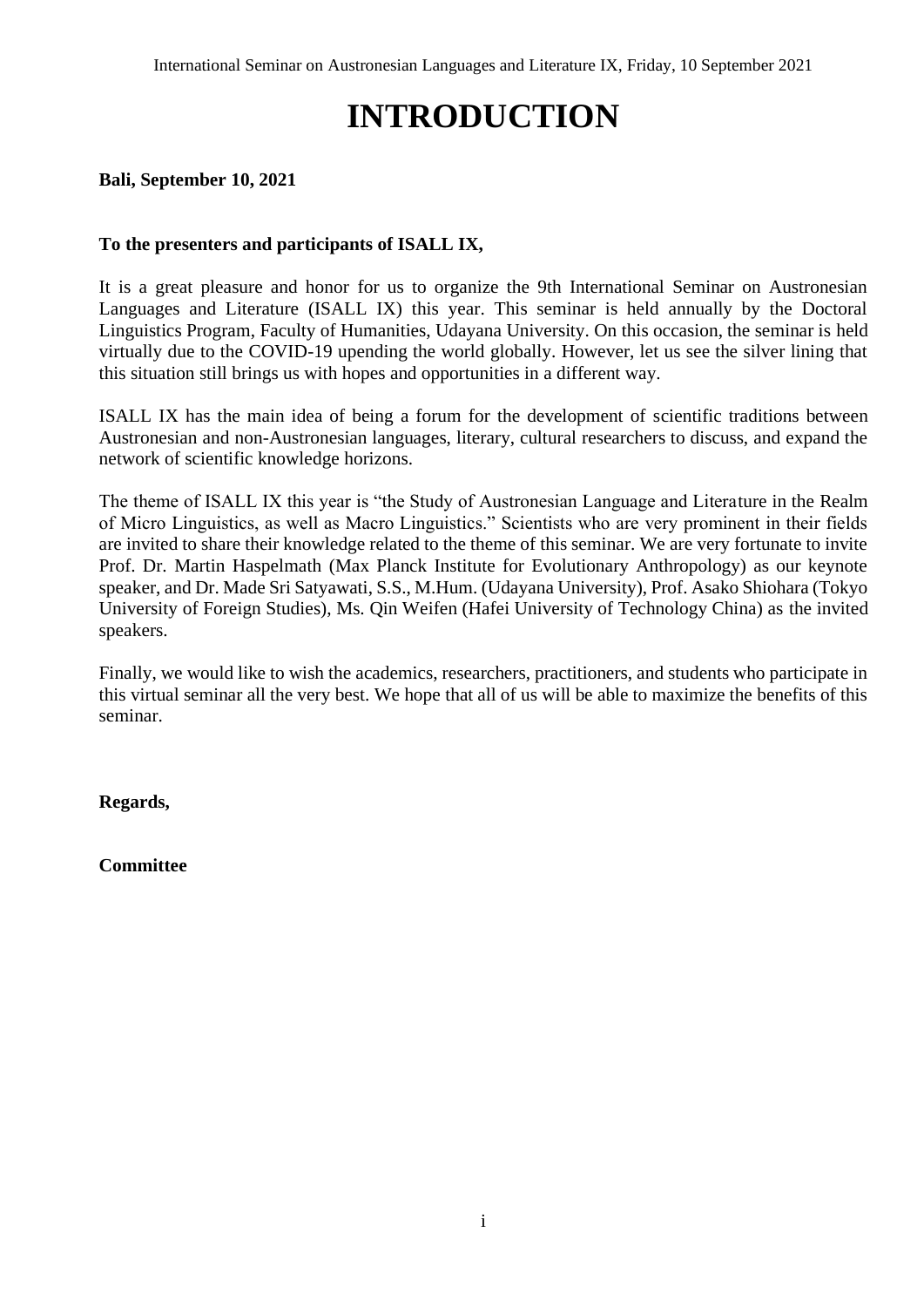### **TABLE OF CONTENTS**

<span id="page-5-0"></span>

| <b>INTRODUCTION</b>                                                                                                        | $\mathbf{i}$ |
|----------------------------------------------------------------------------------------------------------------------------|--------------|
| <b>TABLE OF CONTENTS</b>                                                                                                   | $\rm ii$     |
| Linguistik Lanskap Di Museum Lontar Gedong Kirtya                                                                          | $\mathbf{1}$ |
| Anak Agung Putu Suari                                                                                                      | $\mathbf{1}$ |
| Pemahaman Bahasa Korea Sebagai Bahasa Asing Melalui Drama Korea dan K-POP: Kajian Sosiopragmatik. 12                       |              |
| Anak Agung Istri Manik Warmadewi                                                                                           | 12           |
| Kesubjekan Bahasa Dayak Kenyah Lepo' Tau                                                                                   | 17           |
| Achmad Dicky Romadhan                                                                                                      | 17           |
| Penerapan Teori Msa Pada Teks Perikatan Jual-Beli Notaris                                                                  | 22           |
| Ahyati Kurniamala Niswariyana                                                                                              | 22           |
| Partikel wea dan kai dalam Bahasa Bima                                                                                     | 27           |
| Arafiq                                                                                                                     | 27           |
| Tuturan yang Berdampak Hukum Ditinjau dari Elemen dan Fungsi Konteks Sosial-Sosietal di Media Sosial Tik-<br>Tok Indonesia | 33           |
| Ardhianti, Indayani                                                                                                        | 33           |
| Techniques of Humor in Das'ad Latif Preaching                                                                              | 41           |
| Fithriyah Inda Nur Abida, Diana Budi Darma                                                                                 | 41           |
| The Lexicalisation of Happiness In The Malayic Varieties Of Indonesia                                                      | 44           |
| Gede Primahadi Wijaya Rajeg, I Made Rajeg                                                                                  | 44           |
| Reference and Inference in Conversation of Buyer and Seller                                                                | 52           |
| I Dewa Ayu Devi Maharani Santika, Anak Agung Ayu Dian Andriyani                                                            | 52           |
| Transformasi Teks Naratif ke dalam Bentuk Visual pada Naskah Prasi di Kabupaten Buleleng                                   | 57           |
| I Gede Gita Purnama Arsa Putra                                                                                             | 57           |
| The closest equivalent in Indonesian for the Japanese verbs 'to wear (clothes)'                                            | 64           |
| I Gede Oeinada                                                                                                             | 64           |
| Ideologi Penulisan Papan Nama Pura di Nusa Penida                                                                          | 69           |
| I Gusti Ayu Gde Sosiowati                                                                                                  | 69           |
| Proses Morfofonemis dalam Dialek Nusa Penida                                                                               | 74           |
| I Ketut Darma Laksana                                                                                                      | 74           |
| Peran Perempuan dan Laki-laki: Analisis Dialog dalam Situs Web Brainly.co.id                                               | 81           |
| I Ketut Suar Adnyana                                                                                                       | 81           |
| Klausa Utama Berkonjugasi Maka                                                                                             | 88           |
| I Made Madia                                                                                                               | 88           |
| The Information Value, Salience, and Framing of Road Signs                                                                 | 92           |
| I Made Suta Paramarta                                                                                                      | 92           |
| Dialog antar Tokoh dalam Pertunjukkan Calon Arang                                                                          | 100          |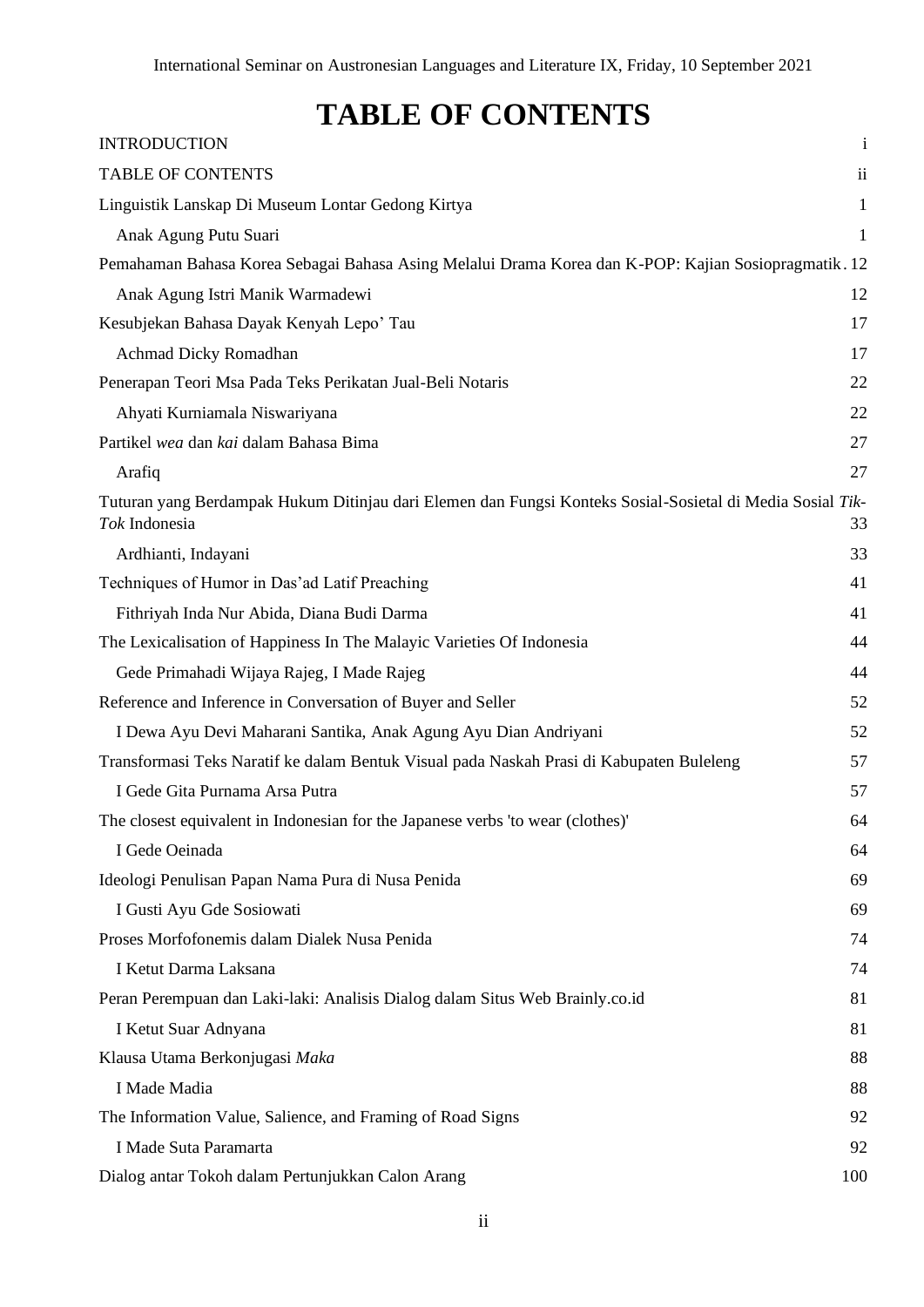| I Made Suastika, Luh Putu Puspawati                                                                           | 100 |
|---------------------------------------------------------------------------------------------------------------|-----|
| Language Choices In The Realm Of New Media In A Multilingual Society                                          | 104 |
| I Made Suastra                                                                                                | 104 |
| Ungkapan Larangan pada Arsitektur Tradisional Bali:                                                           | 110 |
| I Putu Permana Mahardika, Husni                                                                               | 110 |
| Implementasi Kebijakan Bahasa Bali Dalam Penggunaan Tanda Bahasa Di Ruang Publik                              | 117 |
| Ketut Artawa, Made Sri Satyawati, Ketut Widya Purnawati, Yendra                                               | 117 |
| Verba Dativ dalam Konstruksi Kausatif Bahasa Jepang                                                           | 126 |
| Made Ratna Dian Aryani                                                                                        | 126 |
| Wujud Rekonsiliasi dalam Kearifan Lokal Budaya Flores                                                         | 133 |
| Maria Yulita C. Age                                                                                           | 133 |
| Dialek Sebagai Identitas Masyarakat Bahasa di Pulau Lombok                                                    | 139 |
| Muhammad Dedad Bisaraguna Akastangga                                                                          | 139 |
| Dawan Language in Public Space (A Linguistic Landscape Study in Kota Kupang and Soe)                          | 147 |
| Naniana N. Benu                                                                                               | 147 |
| Semantic Analysis Of The Figurative Expressions Used In The Text Sati Quits Her Body                          | 153 |
| Ni Ketut Dewi Yulianti, Ketut Sumerjana, I Gusti Ngurah Sudibya                                               | 153 |
| Model Pembelajaran Kelas Percakapan pada Masa Pandemi                                                         | 162 |
| Ni Ketut Sri Rahayuni                                                                                         | 162 |
| Analisis Implikatur Pada Podcast Crazy Nikmir Real                                                            | 166 |
| Ni Luh Putu Krisnawati                                                                                        | 166 |
| Hospitality Student's Perception of English Online Learning During the Covid 19 Pandemic                      | 171 |
| Ni Luh Supartini, Ni Made Sri Rahayu                                                                          | 171 |
| Pujian Sebagai Strategi Negosiasi Bahasa Jepang                                                               | 177 |
| Ni Made Andry Anita Dewi, Ni Putu Luhur Wedayanti                                                             | 177 |
| Lexicon Pintar In Indonesian: A Study Of Natural Semantic Metalanguage                                        | 182 |
| Ni Putu Ayu Pujiyani                                                                                          | 182 |
| Metaphor of Animal in Balinese Pop Song                                                                       | 191 |
| Ni Putu Candra Lestari, Ni Luh Gede Meilantari                                                                | 191 |
| Wacana Rasisme Terhadap Golongan Minoritas Di Jepang                                                          | 201 |
| Ni Putu Luhur Wedayanti, Ni Made Andry Anita Dewi                                                             | 201 |
| Semantic Preference on Journal Articles: Corpus-Based Study of Adjectives in English                          | 206 |
| Ni Putu Meira Purnama Yanti                                                                                   | 206 |
| Leksikon Biotik dan Abiotik Bahasa Jepang sebagai Metafora Kecantikkan Gadis Jepang                           | 213 |
| Ni Wayan Meidariani, Wayan Nurita                                                                             | 213 |
| Pengembangan Modul Jurnalistik Positif Berdasarkan Analisis Framing Pemberitaan Covid-19 Pada Media<br>Online | 220 |
| Nina, Triyanto                                                                                                | 220 |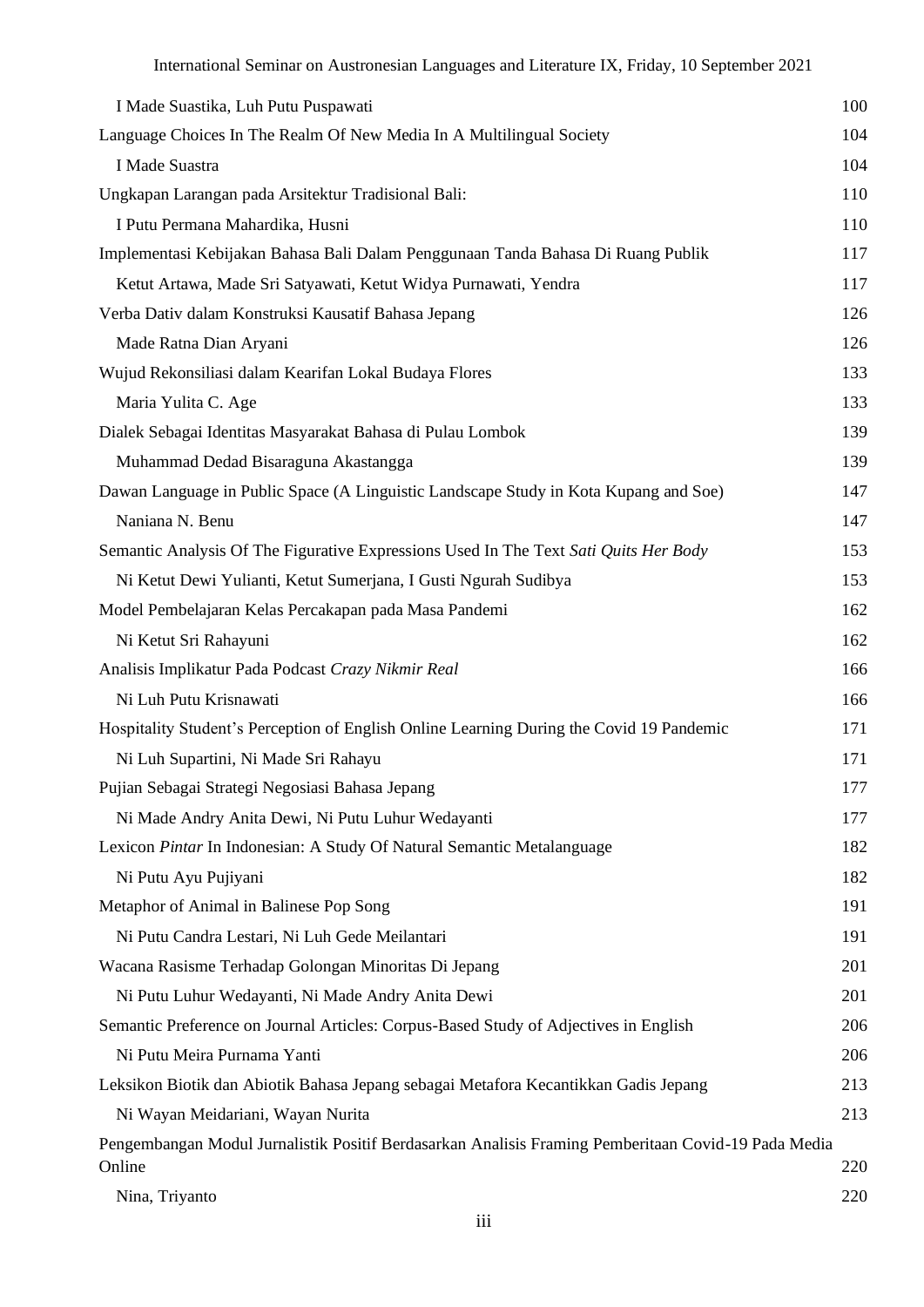| Rudeness in Expressing Criticism Towards Balinese Government's Policies and Activities Found in Facebook's<br>Comments | 228        |
|------------------------------------------------------------------------------------------------------------------------|------------|
| Novita Mulyana                                                                                                         | 228        |
| The Integration of Some Product Advertisements to Prevent the Transmission of Corona Virus:                            | 232        |
| Oktavianus                                                                                                             | 232        |
| Marriage and Social Status Complication in Jane Austen's Emma Compared to Millennials' Perspectives                    | 239        |
| Putu Desi Anggerina Hikmaharyanti, I Gusti Agung Sri Rwa Jayantini                                                     | 239        |
| Kesantunan Berbahasa Bali Perawat Lansia                                                                               | 243        |
| Putu Dewi Merlyna Yuda Pramesti, Ida Ayu Sukma Wirani                                                                  | 243        |
| Action Verb Nosi `Interesting` Bima Language:                                                                          | 249        |
| Rabiyatul Adawiyah                                                                                                     | 249        |
| FLA on Toddler's Speech in Minangkabau Language: A Process of Linguistic and Psychological Aspects                     | 257        |
| Saiyidinal Firdaus                                                                                                     | 257        |
| Local Wisdom of 'Wariga' In the Palalindon Manuscript                                                                  | 262        |
| Silvia Damayanti, Ni Luh Putu Ari Sulastri                                                                             | 262        |
| An Analysis of Meng-Prefixation on English Loan Words in Indonesian Language From Morpheme Based<br>Model Perspective  | 271        |
| Made Dharma Susena Suyasa, Made Sani Damayanthi Muliawan                                                               | 271        |
| Code Switching And Code Mixing In The Interaction Of The Mandar Community In Sumbawa Regency                           | 281        |
| Suparman                                                                                                               | 281        |
| The Construction of Adverb of Time in Bima Language: Syntax Perspective                                                | 287        |
| Umar                                                                                                                   | 287        |
| The Use of Word "Oe" In Naming Place In Kupang City: Cultural Linguistics Perspective                                  | 293        |
| Yohanes Paulus Florianus Erfiani                                                                                       | 293        |
| Kearifan Ekologi Dalam Cerita Rakyat Sumatera Selatan                                                                  | 299        |
| Basuki Sarwo Edi, Ratu Wardarita                                                                                       | 299        |
| The Relevance Between Image and Utterance Found in Indonesian Educational Literacy Comics                              | 306        |
| Dewa Ayu Kadek Claria                                                                                                  | 306        |
| Ekoleksikal Usaha Gula "Jaka" Belimbing dalam Guyub Tutur Bahasa Bali di Tabanan: Kajian Ekolinguistik                 |            |
|                                                                                                                        | 311        |
| Eka Dwi Putra                                                                                                          | 311        |
| Vokal Bahasa Jepang Penutur Bali Perempuan ditinjau dari Aspek Pendidikan                                              | 315        |
| I Gusti Ayu Putu Istri Aryasuari                                                                                       | 315        |
| The Correlation Between Person Deixis and Social Class In Singaraja Society                                            | 326        |
| I Gusti Ayu Vina Widiadnya Putri, I Gusti Bagus Wahyu Nugraha Putra, Ida Bagus Gde Nova Winarta                        | 326        |
| Translation Comparison on Manual Product and Machine Translation                                                       | 332        |
| I Gusti Ngurah Parthama, Ni Ketut Alit Ida Setianingsih                                                                | 332<br>336 |
| Visual Construction of Gender Roles in Bali Tourism Advertisement                                                      |            |